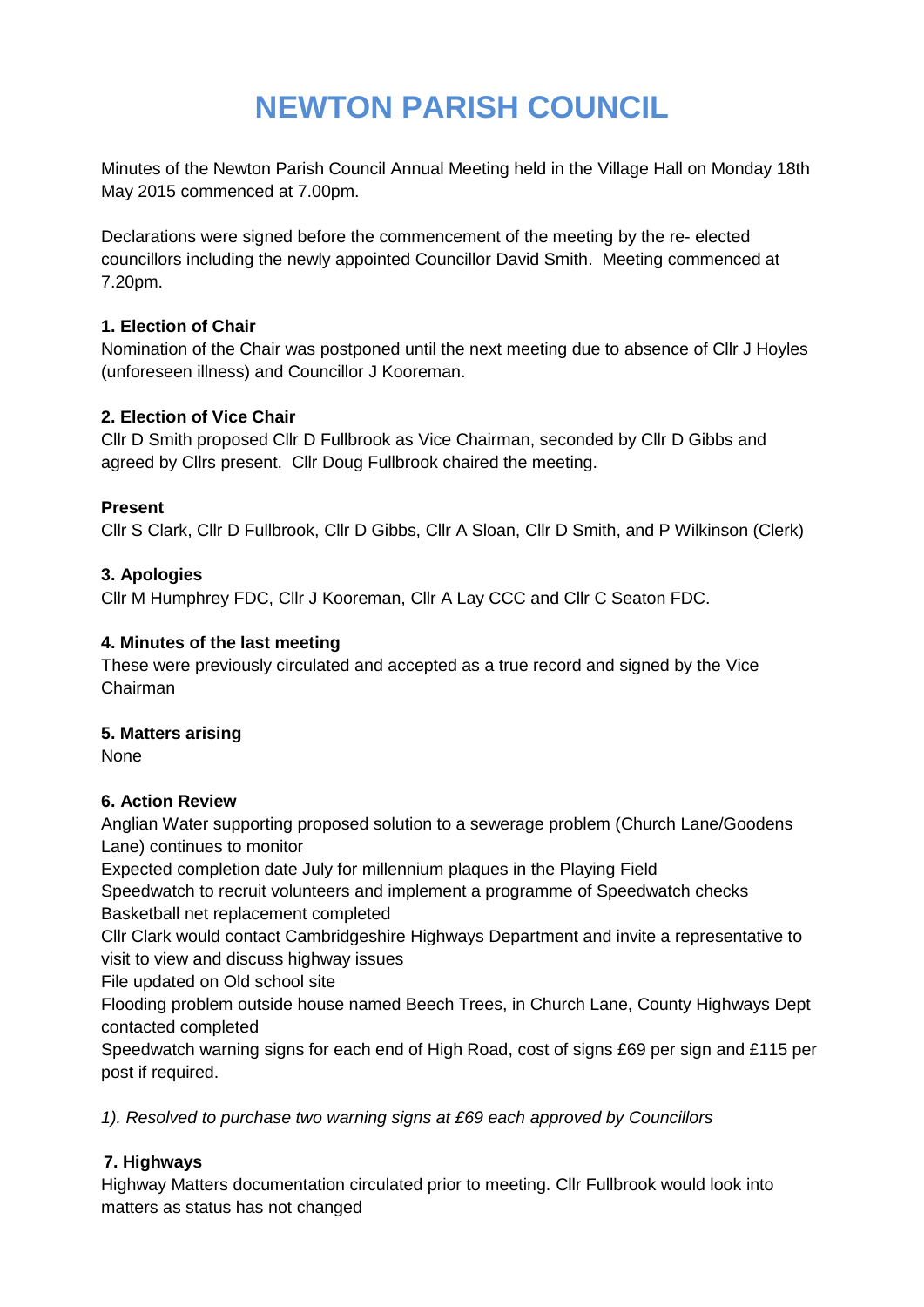### **8. Finance**

**a)** Business Savers Account £1691.82 Cheques paid since April 1<sup>st</sup> from Community A/C Acre Payroll Services £130.22 (vat 21.72) Golden Age Fair hall hire charge £20 North Level Drainage £38.33 Income received - Precept £3750 (half year) and Grant from Lottery for the Village Plan £1593 *Invoices for approval*  Auditing Solution (internal audit) of £180 Cambridgeshire & Peterborough Association of Local Councils Affiliation fee £251.28 Aon Insurance Premium £1366.67 One outstanding cheque not shown on statement £20 £6360.76.remains in the Community account not including the Village Plan Grant

*2) Resolve to approve payment of invoices Councillors all agreed*

*3) Resolve to approve the donation of £25 received from Sue Gardner, Old School House, Church Lane in appreciation of Parish Council assistance in pruning trees adjacent to Playing Field be forwarded to the Village Fete committee, approved by Councillors.*

**8b** Internal Auditors Report circulated to the Cllrs prior to the meeting The Auditors recommended that the Jan minutes stating donations of £325 should show as being taken from limit of spending S137, if Cllr's approve the amendment, it could be made retrospectively and added to May minutes as such.

*4) Resolved to approve amendments with donations now stating as paid from the limit of spending S137 The Councillors approved the amendment.*

The Report recommended that the Standing Orders and Finance Regulations for formal tenders should be set at a more realistic figure of £10,000 which was more suitable for smaller Parish Councils.

*5) Resolved to approve amending both the Standing Orders and the Financial Regulation to reduced and set formal tender figure to £10,000 Councillors approved.*

An Assessment and Management of Risk should be reviewed and put in place later this year. Copies of the End of Year Accounts to March  $31<sup>st</sup>$  2015 were circulated prior to the meeting Income £10112.50, Expenditure for year £5699.19p with £4413.31 remaining to carry forward with addition of £3382.47 from year ending March 2014 giving a total income for both accounts of £7795.78.

*6) Resolve to approve and adopt the accounts for the year 2014/2015 proposed by Cllr D Smith, seconded by Cllr A Sloan and agreed by Councillors.* Audit form signed by Vice Chairman

### **9. Correspondence**

Emails forwarded on to Councillors since the last council meeting Invitation to Cambridgeshire Community Fair in St Ives on Tuesday  $2^{nd}$  June WW2 Home Front events taking place across the county Edward Palmer purchaser of the Old School House had concerns regarding the school site.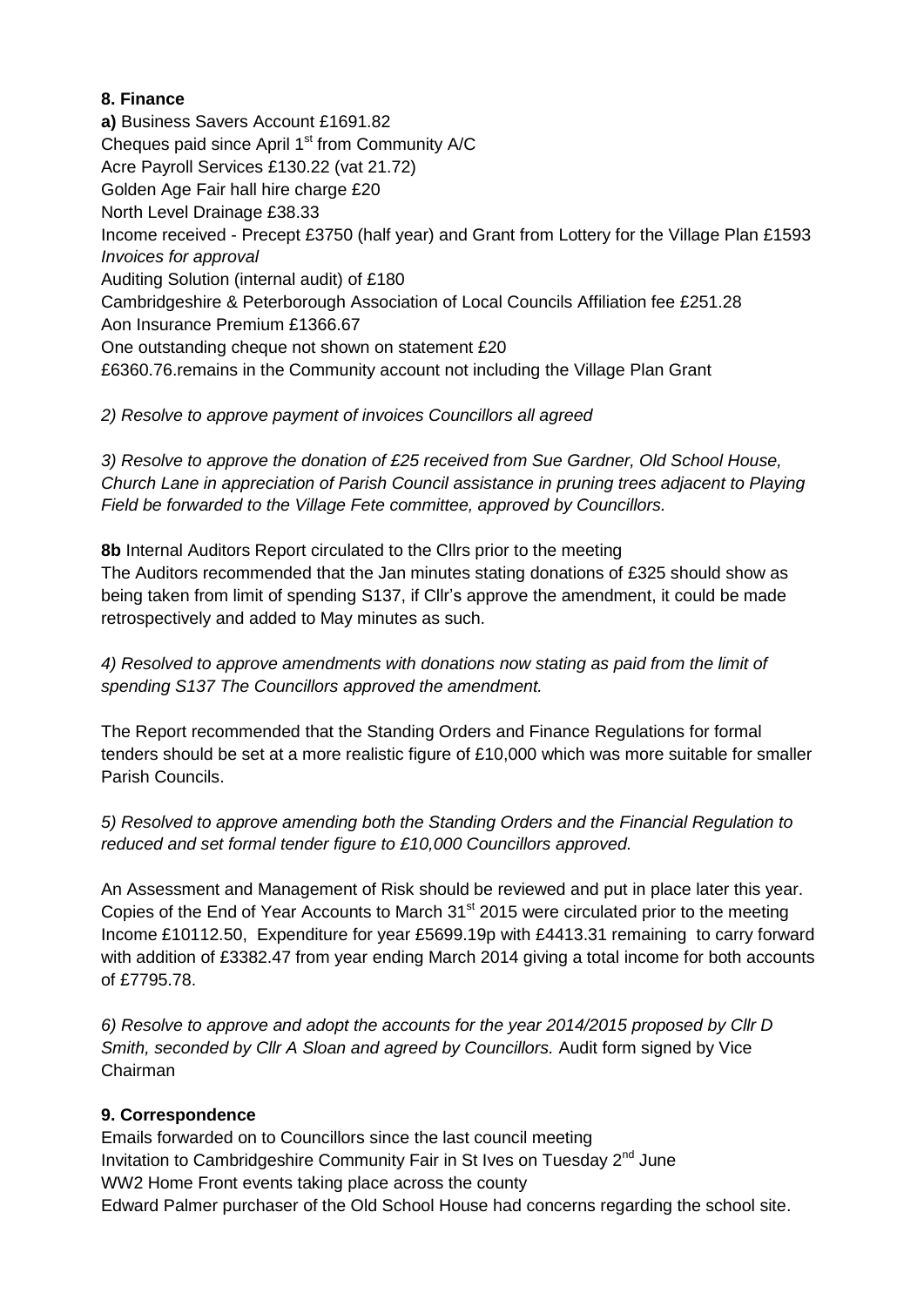Louise Harper from North Area Learning Disability Partnership put on village mailing list for our Parish Magazine past to Cllr Gibbs

A number of Rural Services Network leaflets on various topics

Transparency Code, no change for smaller authorities which remains at £25000

Adoption of Developer Contribution Supplimentary Planning Document (SPD)

Current Rights of Way Management in Cambridgeshire every day rights now managed through March Council office

Cambs ACRE Oil Buying Scheme poster displayed on notice board

*Correspondence received via mail*

Documentation regarding Internal Audit and Report and Audit Commission forms Letter of thanks from Kinderley School for £100 donation

Pro Edge Construction Company, road and street work approved contractors of Cambridgeshire County Council

West Lynn and Norfolk Local Plan – submission document available on line

Letter received from the Village Plan Committee asking for a donation of £50 as a prize to encourage return of the questionnaires.

*7) Resolve to donate £50 as a prize for the Village Plan questionnaire, proposed by Cllr D Smith, seconded by Cllr D Fullbrook and agreed by Councillors*

## **10 Allotments**

An allotment inspection to be arranged at the next meeting. Clerk to forward plans of the location of the allotments to Cllr A Sloan.

## **11. Planning**

Plans submitted for a reservoir at Ferry Lane

The Councillors agreed that a committee should be formed Cllr Gibbs would draw up terms of reference for discussion at the next meeting

## **12. Village Hall**

Coffee Mornings and Afternoon Teas remained popular. The Hall was used as a Polling Station for the General Election. A Clairvoyant Night was to be held on Saturday 30th May. The Summer Newsletter had been published and distributed. The Management Committee had invested some of its cash surplus in a new fence to the rear of the car park, new blinds to the two long windows in the west wall and replacing two failed glass panes in the front windows.

## **13. Playing Field**

Roundabout still useable but the new replacement bearing may need installing during the autumn.

## **14. Police Report**

No report received, PCSO Sue Clarke and Tessa Morrison are the current liaison officers to contact. Clerk would send dates of meetings

Clerk would write to Inspector Boughton with the Councillors concerns regarding lack of police representation at meetings.

## **15. Any Other Business**

a) Village Plan information leaflet due shortly with the questionnaire expected to be ready for distribution in July